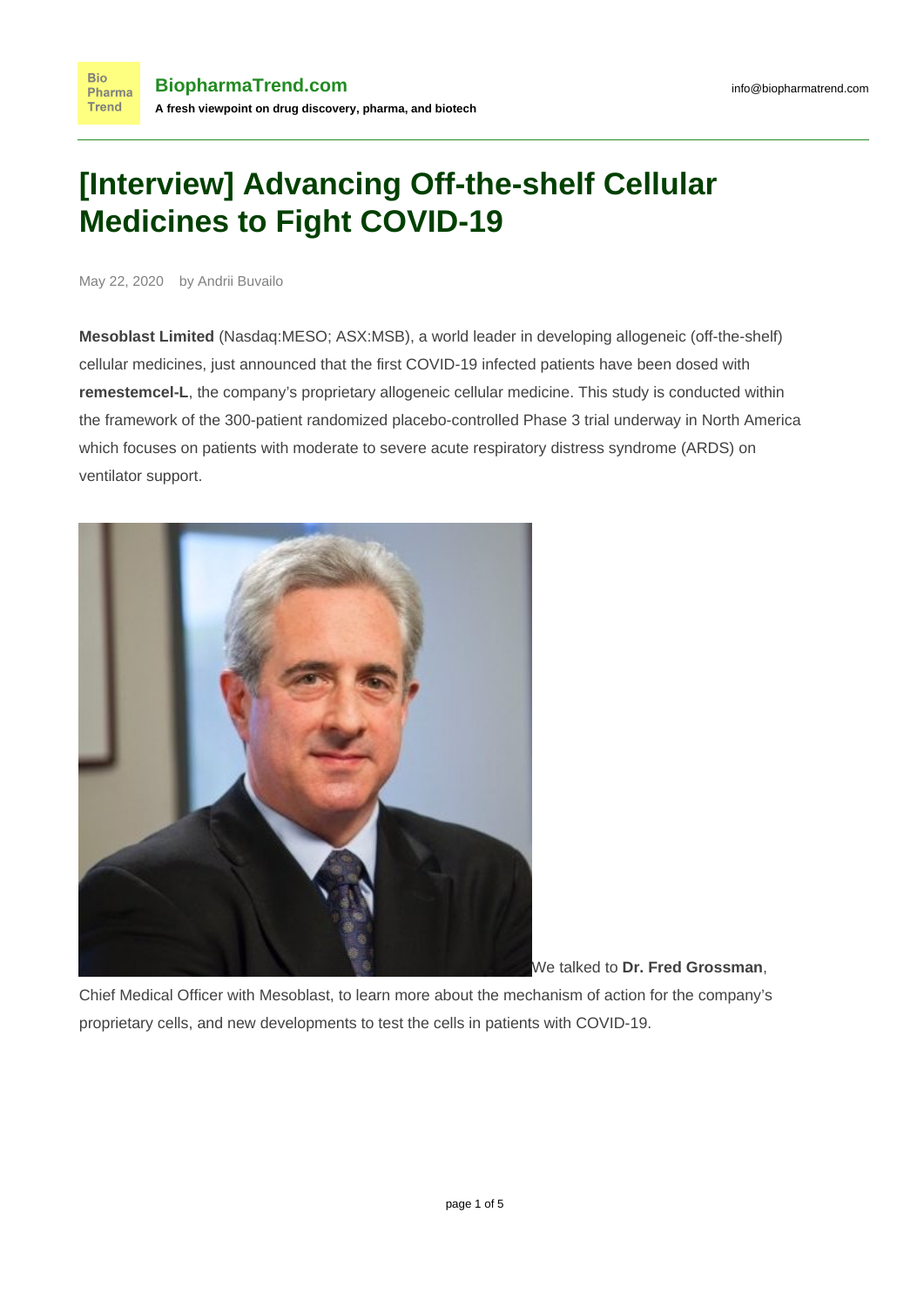**Bio** Pharma Trend

#### **Andrii: Can you introduce yourself, and briefly outline your journey with Mesoblast?**

**Fred:** Before joining Mesoblast about nine months ago, I held senior leadership positions in the pharmaceutical industry for close to 25 years at large (Lilly, J&J, BMS) and smaller (Sunovion, Glenmark) pharmaceutical companies developing and launching numerous drugs in areas of unmet medical need. I wanted to be part of an innovative cutting-edge, scientifically-based company poised to advance treatment for the most severe inflammatory diseases.

It has been a privilege to be part of Mesoblast's transformation and rapid growth. We are preparing for our first cell therapy product launch - RYONCIL™ (remestemcel-L) for steroid refractory acute graft versus host disease (SR aGVHD) in children - which is currently under priority review by the US FDA. SR aGVHD is associated with a high mortality rate and occurs in more than 50% of blood cancer patients following an allogeneic bone marrow transplant. This disease is a result of severe inflammation that produces a "cytokine storm", primarily in the skin, gut and liver. The cytokine storm in acute GVHD is similar to the mechanism responsible for COVID-19 ARDS which attacks the lungs.

Based on this and additional proof of concept, including data from a randomized controlled trial in chronic obstructive pulmonary disease (COPD) that will be presented at the upcoming 2020 annual meeting of the International Society for Cell & Gene Therapy (ISCT), we rapidly pivoted towards expanding our pipeline to include moderate to severe COVID-19 ARDS.

This is biopharma at its best--using state of the art science and nimble decision-making to create an extensive and definitive clinical development program that can possibly lead to approvals in various COVID-19 indications.

Our existing programs in adult SR aGVHD, chronic GVHD, biologic-refractory Crohn's disease, rare diseases such as hypoxic ischemic encephalopathy, coupled with our planned Phase 3 data read-outs for our advanced heart failure and chronic low back pain programs this year creates an exciting journey as we address some of the most severe human disorders that remain resistant to conventional standard of care.

**Andrii: Mesoblast is known as a leader in developing "off-the-shelf" cellular medicines. Can you name some key drivers that helped you get there? What's the core innovation, or strategic advantage, that secures the company's position in**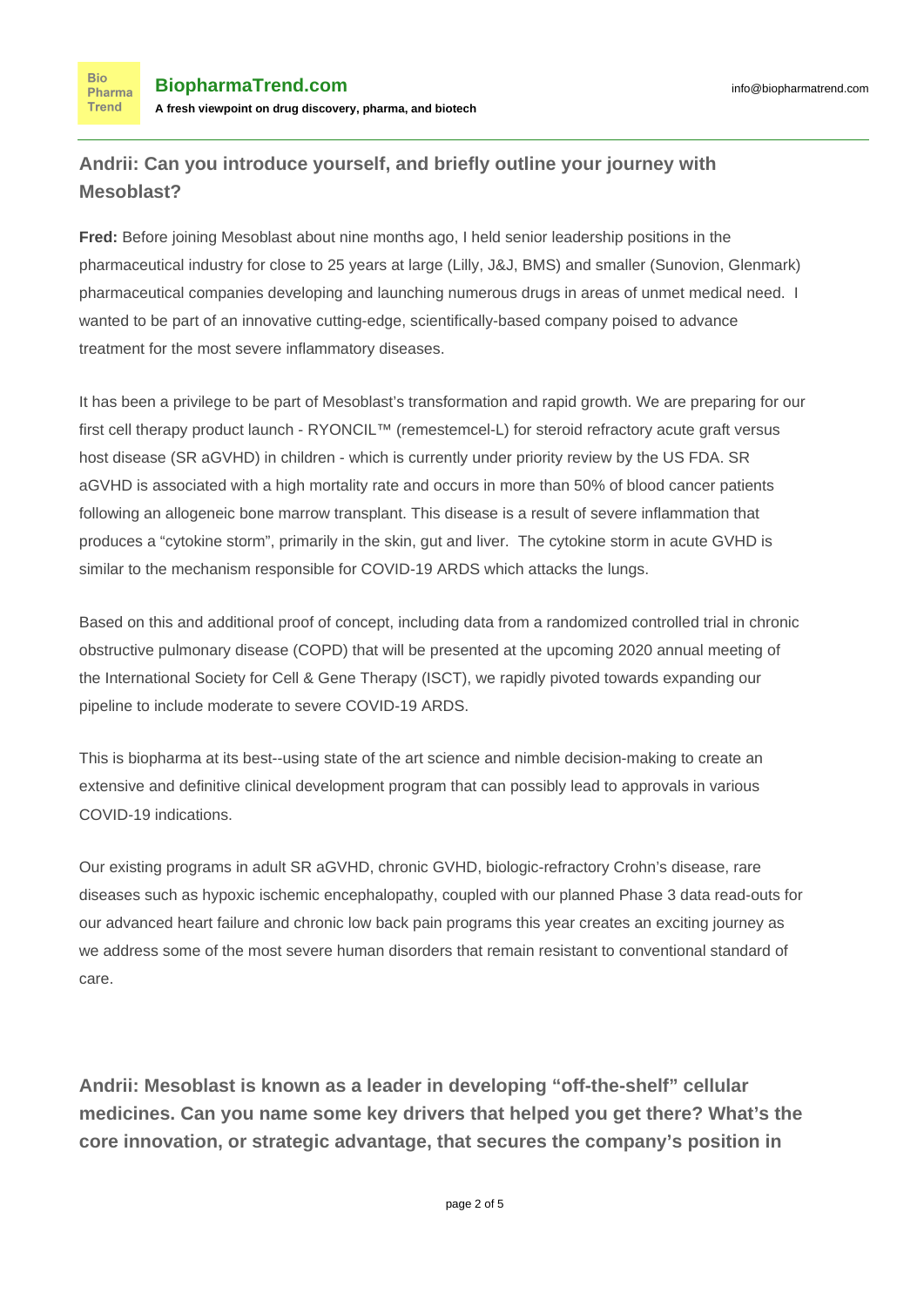#### **the industry?**

**Fred:** Over the years, Mesoblast has created scalable allogeneic "off the shelf" mesenchymal lineage cell product candidates that meet the most stringent quality assurance requirements to produce potent, consistent and reproducible cell lines sufficient to meet near-term commercial needs. The patent estate is robust, covering composition of matter, manufacturing, and therapeutic applications, allowing strong global protection and freedom to operate. We believe the Company's advanced manufacturing capabilities, intellectual property strength, and the potential launch of RYONCIL later this year, position Mesoblast well ahead of any competitors.

The key driver to our success is the potency of the cells, which counteract the inflammatory processes implicated in these diseases by down-regulating the production of pro-inflammatory cytokines, increasing production of anti-inflammatory cytokines, and enabling recruitment of naturally occurring anti-inflammatory cells to involved tissues in various organs. These rare cells then act on multiple arms of the immune system, including macrophages, inflammatory T-cells, and B-cells to orchestrate an anti-inflammatory response. Essentially, the cells respond to the inflammatory environment, in contrast to existing treatments which either affect one arm of the immune system or completely cut off immune function, which can lead to severe side effects. These mesenchymal lineage cells also have reparative factors.

Taken together, the proprietary manufacturing process, patent estate, potent mechanism or action, and our advanced pipeline positions us to lead the industry.

#### **Andrii: What is the research rationale behind the use of allogeneic cellular medicines in COVID-19 ARDS patients?**

**Fred:** Covid-19 ARDS occurs following a viral infection in the lungs which triggers alveolar inflammatory macrophages resulting in a cytokine storm caused by an influx of inflammatory cells. This damages the alveolar lung tissue. The resulting severe inflammation and fluid build-up impairs oxygen exchange, leading to hypoxemia or difficulty in breathing. Many of these patients end up on mechanical ventilation, which has a very high mortality rate. There is preclinical and clinical evidence for mesenchymal stem cells treating viral induced inflammatory lung disease, including COVID-19 ARDS, by taming the cytokine storm occurring in the lungs.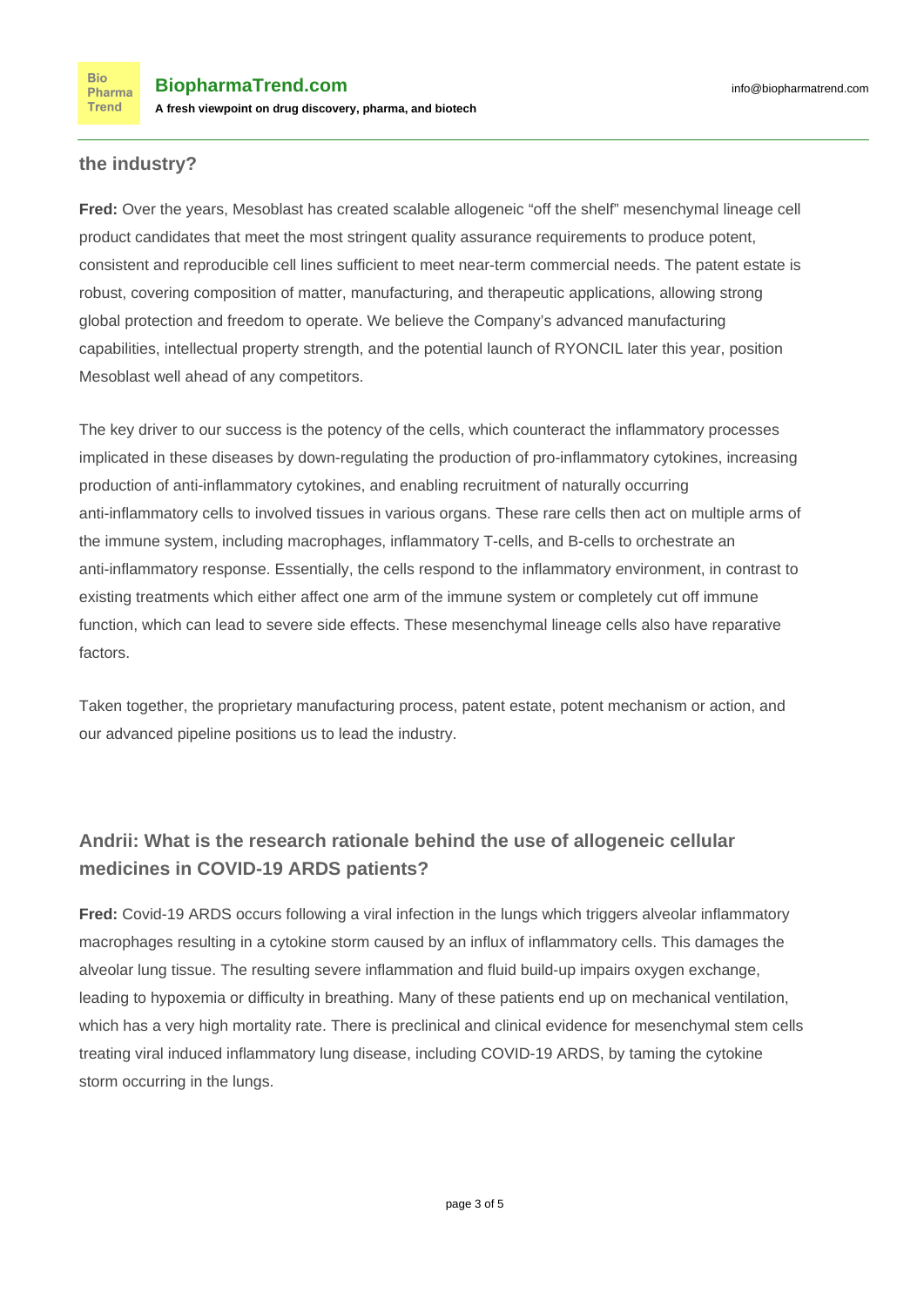**Bio** Pharma Trend

In fact, Mesoblast provided cells to The Mount Sinai Hospital in New York City to treat patients with moderate to severe COVID-19 ARDS who were on ventilators under FDA-sanctioned emergency compassionate use. Twelve patients received two intravenous infusions of remestemcel-L within the first week and nine of 12, or 75%, were removed from the ventilator over a median of 10 days and have been discharged from hospital. These promising results contrast with only 9% of ventilator-dependent COVID-19 patients being able to come off ventilators with standard of care treatment and only 12% survival in ventilator-dependent COVID-19 patients at two major referral hospital networks in New York during the same time period. The compassionate use treatment experience informed the design of the clinical protocol for the current Phase 3 randomized, placebo-controlled trial.

### **Andrii: Following Mesoblast's recent announcement of dosing the first COVID patients with remestemcel-L, can you comment on your expectations at this point, and outline some plans for the nearest future developments?**

**Fred:** We are very pleased there was an efficacy signal consistent with the expected mechanism of action in the patients treated with remestemcel-L under emergency compassionate use at Mt Sinai. However, a definitive determination of the effectiveness of this treatment can only be accomplished with a randomized placebo-controlled clinical trial (RCT). A Phase 3 multi-center RCT is well underway, with patients already randomized across leading medical centers in the US. This study is expected to enroll 300 patients across around 30 medical centers in the US and Canada comparing remestemcel-L plus maximum standard of care to placebo plus maximum standard of care. The primary efficacy outcome is mortality during the first 30 days with additional efficacy and safety measures collected.

## **Andrii: If the trial is successful, how long will it take until it is available for the end-users (medical facilities, patients)? Which markets you are targeting with this development?**

**Fred:** The COVID-19 ARDS trial is expected to complete enrollment within the next four months. The trial allows for interim analyses by an independent board to determine if the trial should be stopped early for substantial efficacy or futility. The design of the trial was based on discussions with the FDA, which advised on specific design and statistical characteristics. If the trial is successful and stops early for efficacy or at completion, we would hope to have an opportunity to discuss with the FDA potential approval in moderate to severe COVID-19 ARDS in the US. We would also plan for approvals in other